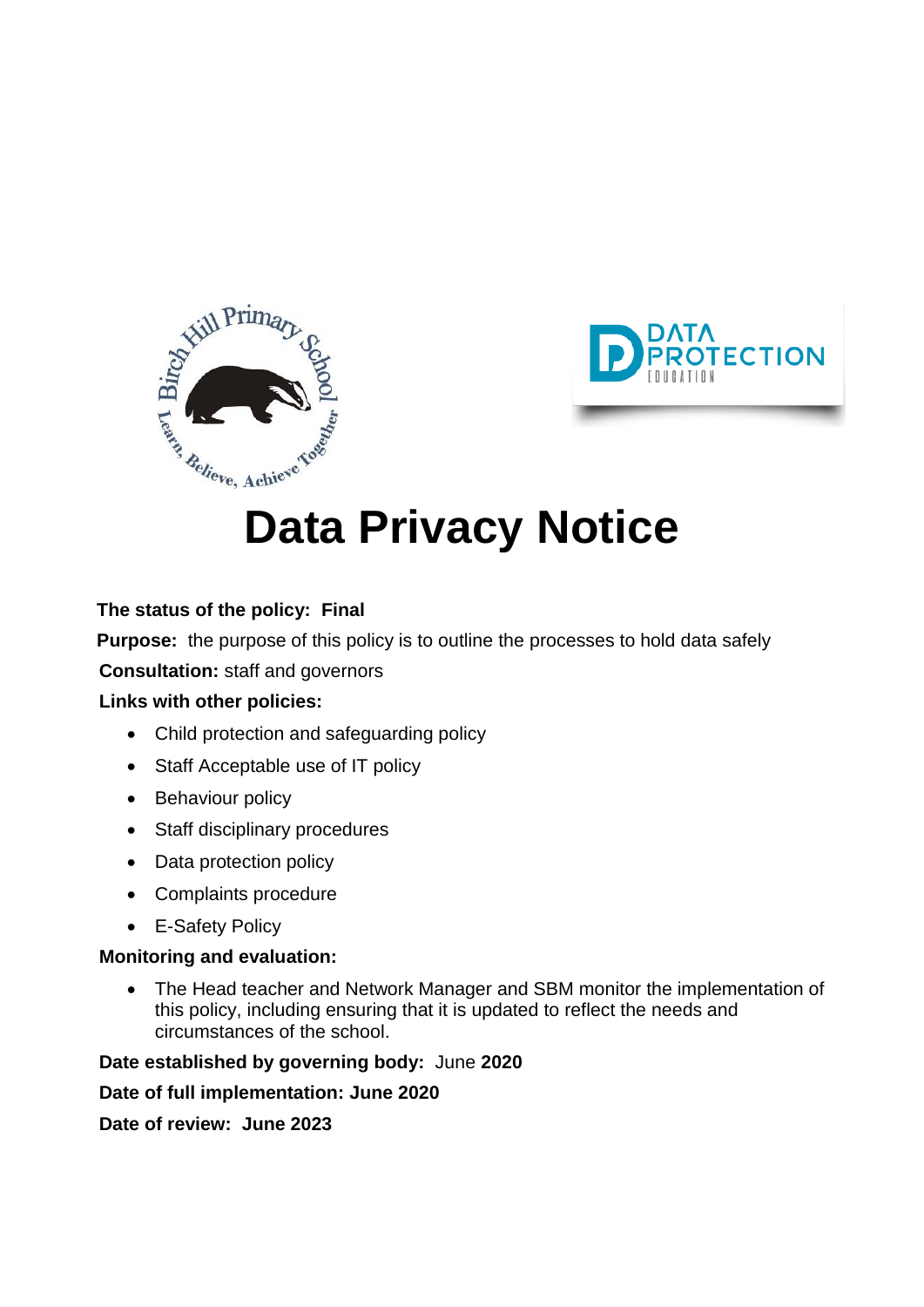#### *Contents*

<span id="page-1-0"></span>

| The categories of pupil information that we collect, hold and share include:3 |  |
|-------------------------------------------------------------------------------|--|
|                                                                               |  |
|                                                                               |  |
|                                                                               |  |
|                                                                               |  |
|                                                                               |  |
|                                                                               |  |
|                                                                               |  |
|                                                                               |  |
|                                                                               |  |
|                                                                               |  |
|                                                                               |  |
|                                                                               |  |
|                                                                               |  |
|                                                                               |  |
|                                                                               |  |
|                                                                               |  |
|                                                                               |  |
|                                                                               |  |
|                                                                               |  |
|                                                                               |  |
|                                                                               |  |
|                                                                               |  |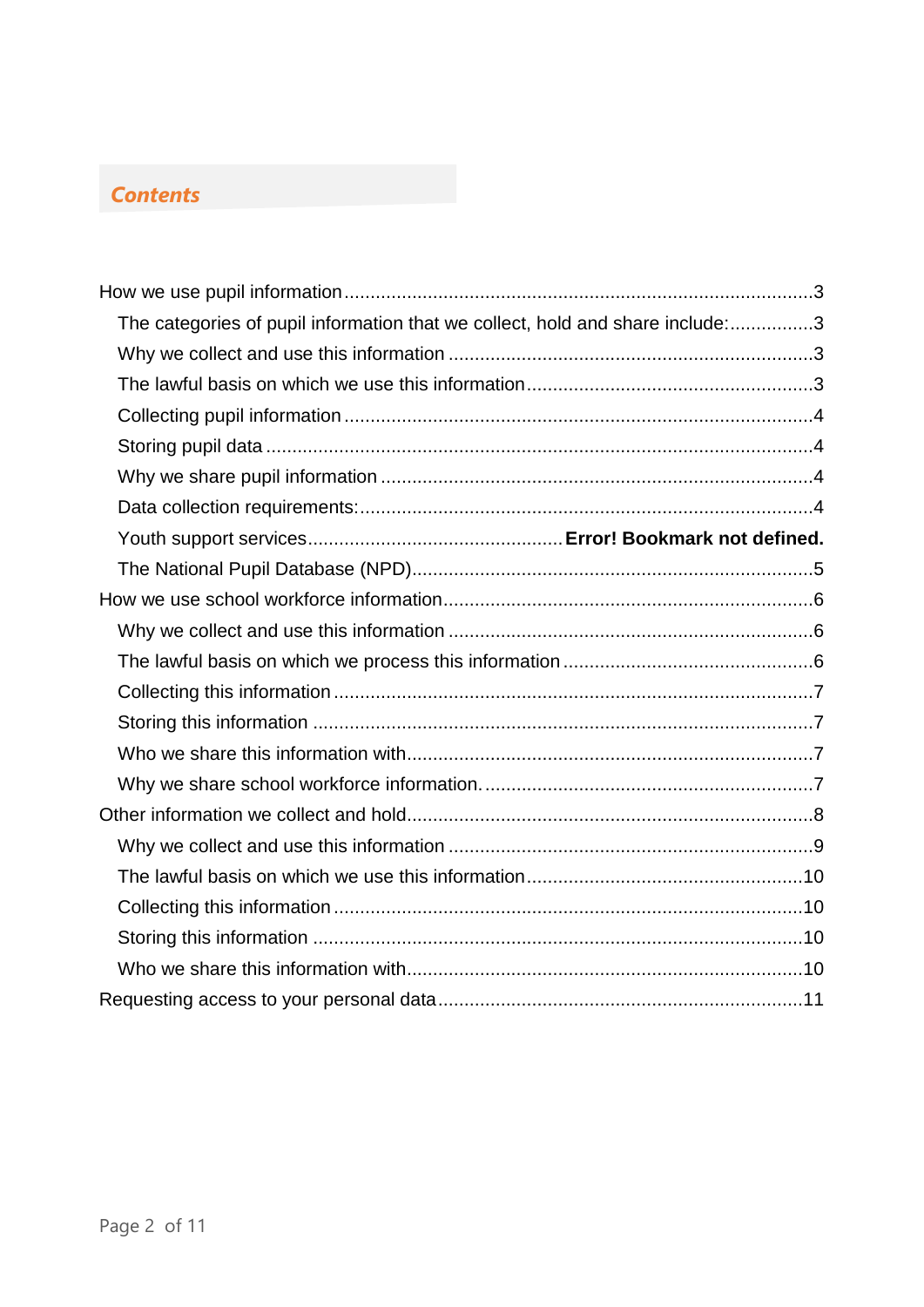# **How we use pupil information**

### <span id="page-2-0"></span>**The categories of pupil information that we collect, hold and share include:**

- Personal information (such as name, unique pupil number and address);
- Characteristics (such as ethnicity, language, nationality, country of birth and free school meal eligibility);
- Attendance information (such as sessions attended, number of absences and absence reasons);
- Assessment information and education records;
- Special Educational Needs information;
- Behavioural information (such as, achievements, exclusions, internal exclusions and detentions);
- Health and medical information (such as dietary requirement and medication details);
- Safeguarding and Child Protection reports and disclosures;
- Photographs and video clips;

### <span id="page-2-1"></span>**Why we collect and use this information**

We use the pupil data:

- to support pupil learning;
- to monitor and report on pupil progress;
- to provide appropriate pastoral care;
- to assess the quality of our services;
- to comply with the law regarding data sharing.

### <span id="page-2-2"></span>**The lawful basis on which we use this information**

- We collect and use pupil information under a task performed in the public interest where it relates to a child's educational progression;
- Some photographs and videos are used only after gaining explicit consent:
- Where medical data is being processed, this is processed under a legal obligation (Children and Families Act 2014 which includes a duty on schools to support children with medical conditions);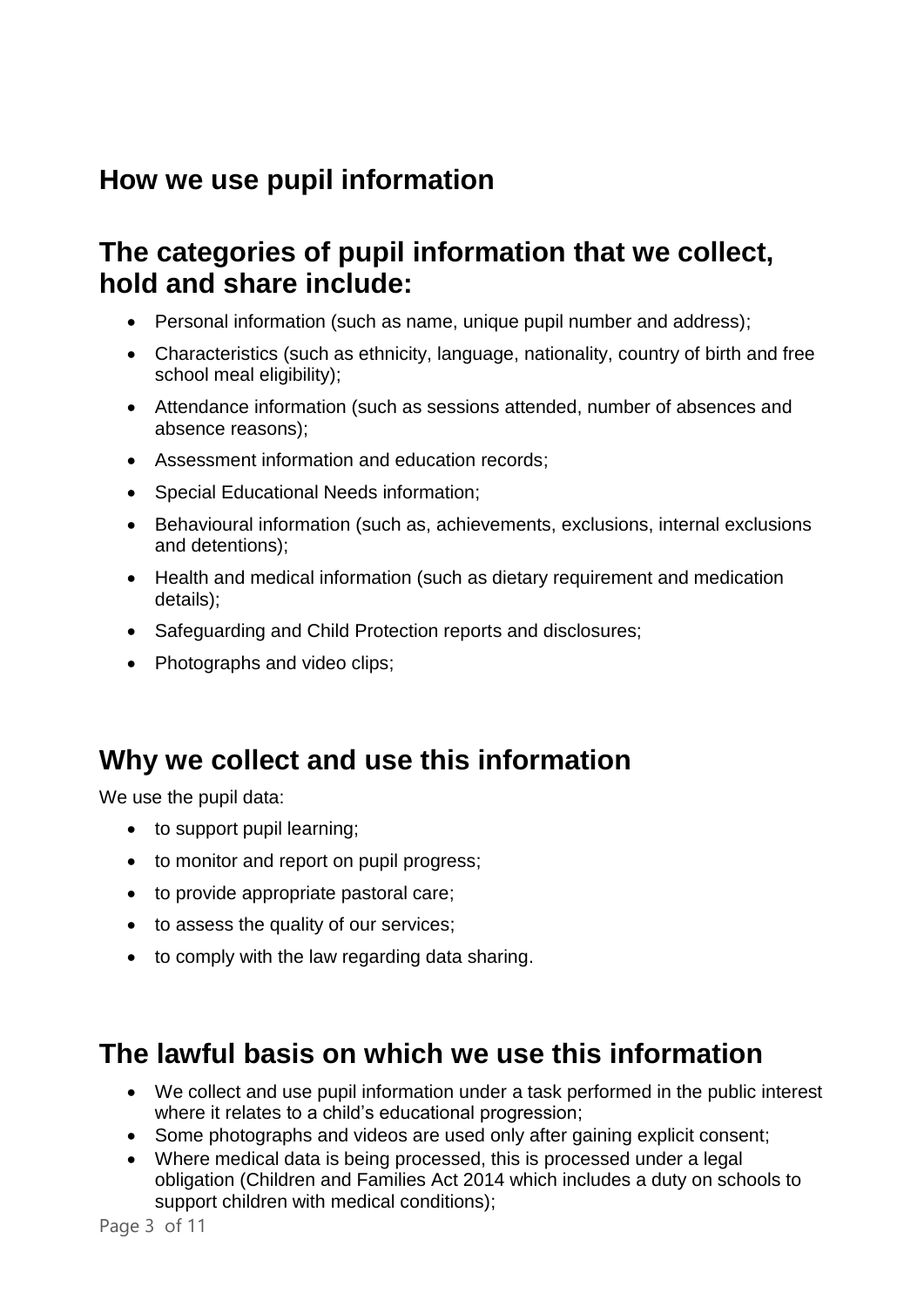- Safeguarding data is processed under the legal obligation of The Education Act 2002. Sections 21 and 175 detail how governing bodies of schools must promote the wellbeing of pupils and take a view to the safeguarding of children at the school.
- We collect and process pupil information under Article 6 of the General Data Protection Regulation (GDPR) to perform our official function (public task).

# <span id="page-3-0"></span>**Collecting pupil information**

Whilst most of the pupil information you provide to us is mandatory, some of it is provided to us on a voluntary basis. In order to comply with the General Data Protection Regulation, we will inform you whether you are required to provide certain pupil information to us or if you have a choice in this.

# <span id="page-3-1"></span>**Storing pupil data**

We hold pupil data based on the retention schedule provided in the IRMS School Toolkit.

#### **Who we share pupil information with**

We routinely share pupil information with:

- schools that the pupil's attend after leaving us:
- our local authority;
- the Department for Education (DfE);
- suppliers that we have contracted with to provide educational services and those related to the operations of the school.

# <span id="page-3-2"></span>**Why we share pupil information**

We do not share information about our pupils with anyone without consent unless the law and our policies allow us to do so.

We share pupils' data with the Department for Education (DfE) on a statutory basis. This data sharing underpins school funding and educational attainment policy and monitoring.

We are required to share information about our pupils with our local authority (LA) and the Department for Education (DfE) under section 3 of The Education (Information About Individual Pupils) (England) Regulations 2013.

# <span id="page-3-3"></span>**Data collection requirements:**

To find out more about the data collection requirements placed on us by the Department for Education (for example; via the school census) go to [https://www.gov.uk/education/data-collection-and-censuses-for-schools.](https://www.gov.uk/education/data-collection-and-censuses-for-schools)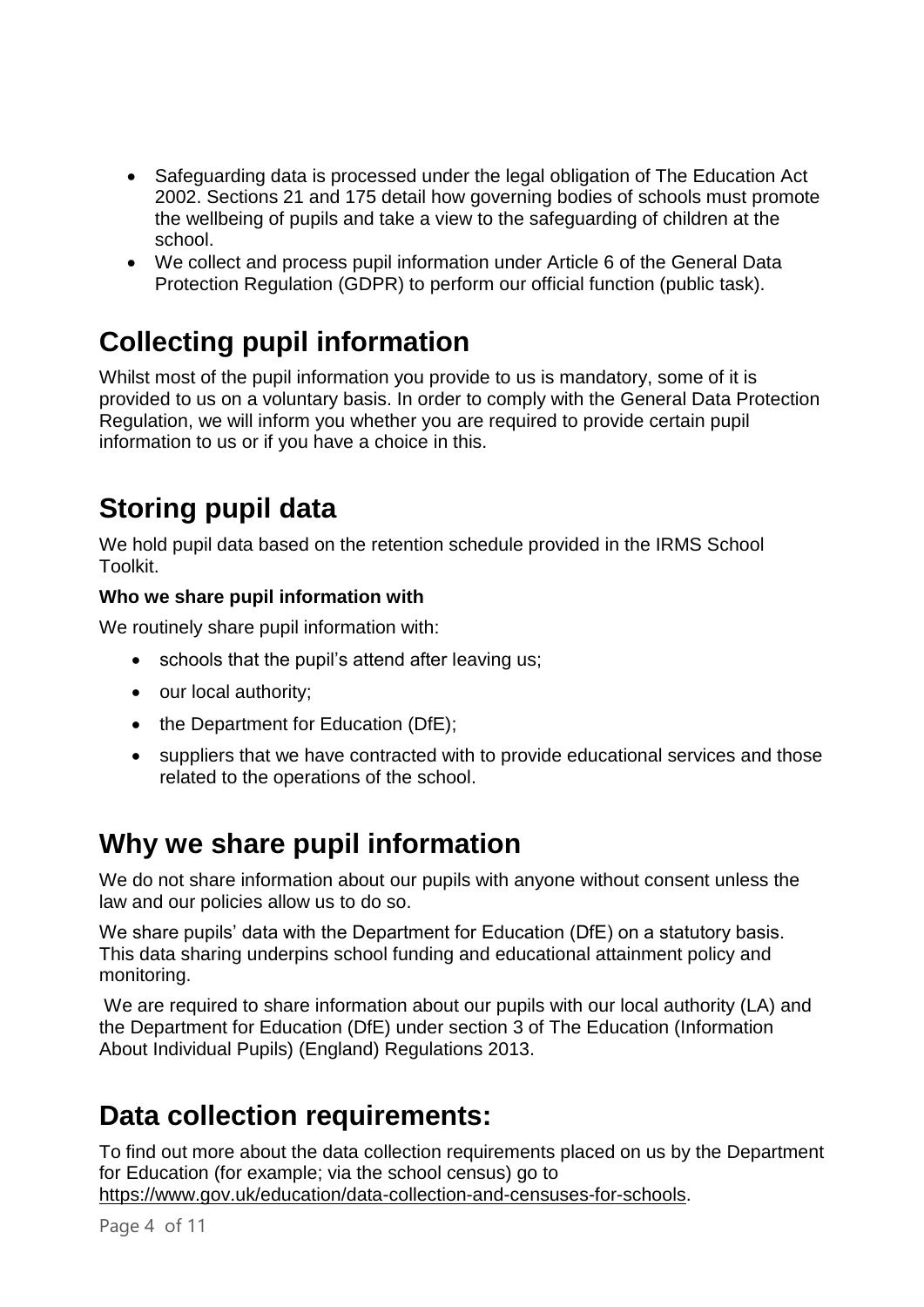# <span id="page-4-0"></span>**The National Pupil Database (NPD)**

The NPD is owned and managed by the Department for Education and contains information about pupils in schools in England. It provides invaluable evidence on educational performance to inform independent research, as well as studies commissioned by the Department. It is held in electronic format for statistical purposes. This information is securely collected from a range of sources including schools, local authorities and awarding bodies.

We are required by law, to provide information about our pupils to the DfE as part of statutory data collections such as the school census and early years' census. Some of this information is then stored in the NPD. The law that allows this is the Education (Information About Individual Pupils) (England) Regulations 2013.

To find out more about the NPD, go to [https://www.gov.uk/government/publications/national-pupil-database-user-guide-and](https://www.gov.uk/government/publications/national-pupil-database-user-guide-and-supporting-information)[supporting-information.](https://www.gov.uk/government/publications/national-pupil-database-user-guide-and-supporting-information)

The department may share information about our pupils from the NPD with third parties who promote the education or well-being of children in England by:

- conducting research or analysis;
- producing statistics;
- providing information, advice or guidance.

The Department has robust processes in place to ensure the confidentiality of our data is maintained and there are stringent controls in place regarding access and use of the data. Decisions on whether DfE releases data to third parties are subject to a strict approval process and based on a detailed assessment of:

- who is requesting the data;
- $\bullet$  the purpose for which it is required;
- the level and sensitivity of data requested and;
- the arrangements in place to store and handle the data.

To be granted access to pupil information, organisations must comply with strict terms and conditions covering the confidentiality and handling of the data, security arrangements and retention and use of the data.

For more information about the department's data sharing process, please visit: <https://www.gov.uk/data-protection-how-we-collect-and-share-research-data>

For information about which organisations the department has provided pupil information to, (and for which project), please visit the following website: <https://www.gov.uk/government/publications/national-pupil-database-requests-received>

<span id="page-4-1"></span>To contact DfE:<https://www.gov.uk/contact-dfe>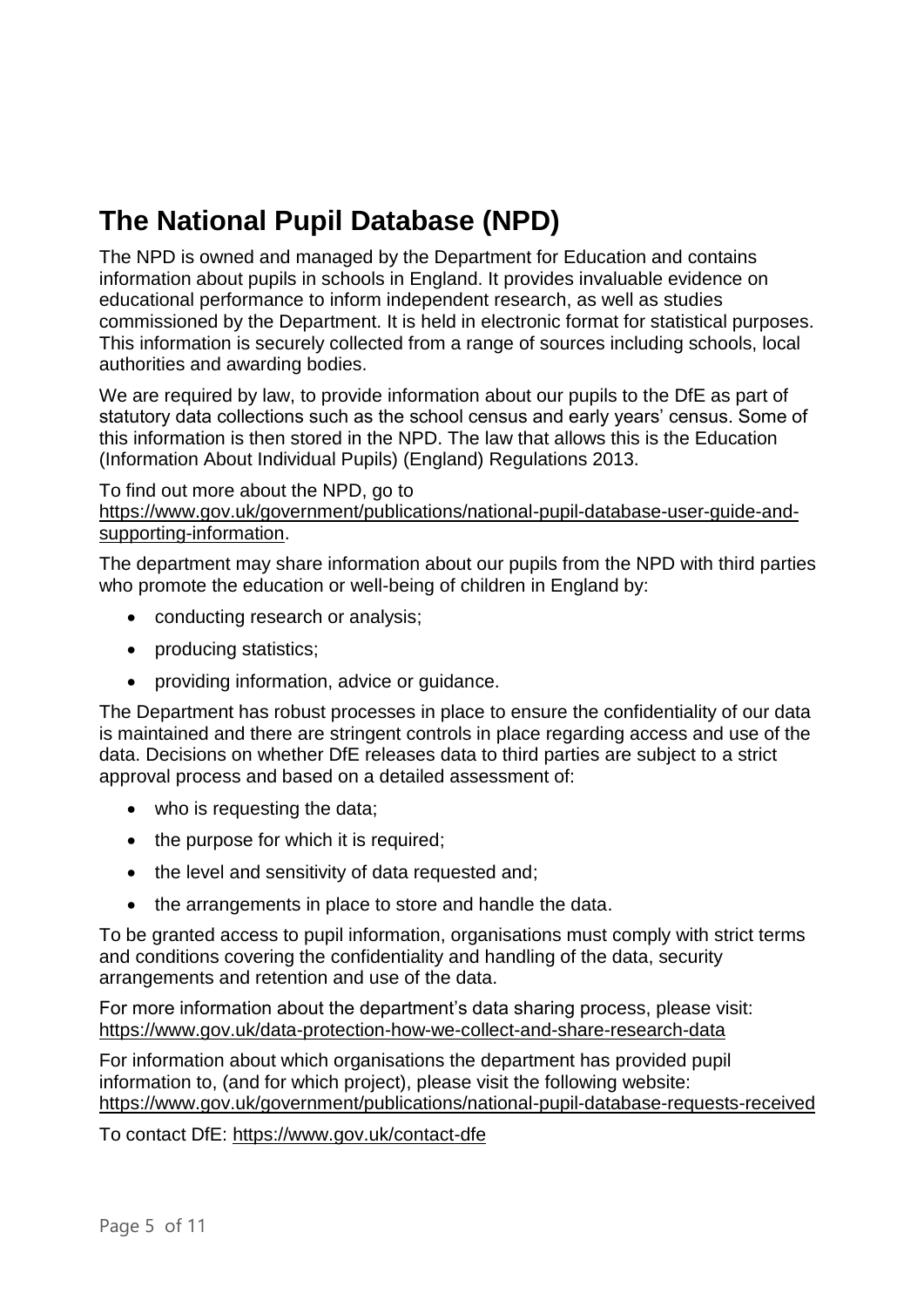### **How we use school workforce information**

The categories of school workforce information that we collect, process, hold and share include:

- personal information (such as name, employee or teacher number, national insurance number);
- special categories of data including characteristics information such as gender, age, ethnic group;
- contract information (such as start dates, hours worked, post, roles and salary information);
- work absence information (such as number of absences and reasons);
- qualifications (and, where relevant, subjects taught).

### <span id="page-5-0"></span>**Why we collect and use this information**

We use school workforce data to:

- enable the development of a comprehensive picture of the workforce and how it is deployed;
- inform the development of recruitment and retention policies;
- enable individuals to be paid.

### <span id="page-5-1"></span>**The lawful basis on which we process this information**

We collect and process school workforce information:

- under Article 6 of the General Data Protection Regulation (GDPR) to perform our official function (public task).
- classed as Special Category data, e.g. race, ethnicity etc under Article 9 of the General Data Protection Regulation (GDPR) to carry out tasks in the public interest.
- where it is necessary for the purposes of carrying out the obligations and exercising specific rights of the controller or of the data subject in the field of employment and social security and social protection law.
- where it is carried out as a task in the public interest such as equal opportunities monitoring, for child protection purposes or where otherwise authorised by law, such as Departmental Censuses as required in the Education Act 1996.
- under the terms of the contract of employment.
- as part of the recruitment process background checks will be done which may involve the collection of criminal convictions. We will process criminal conviction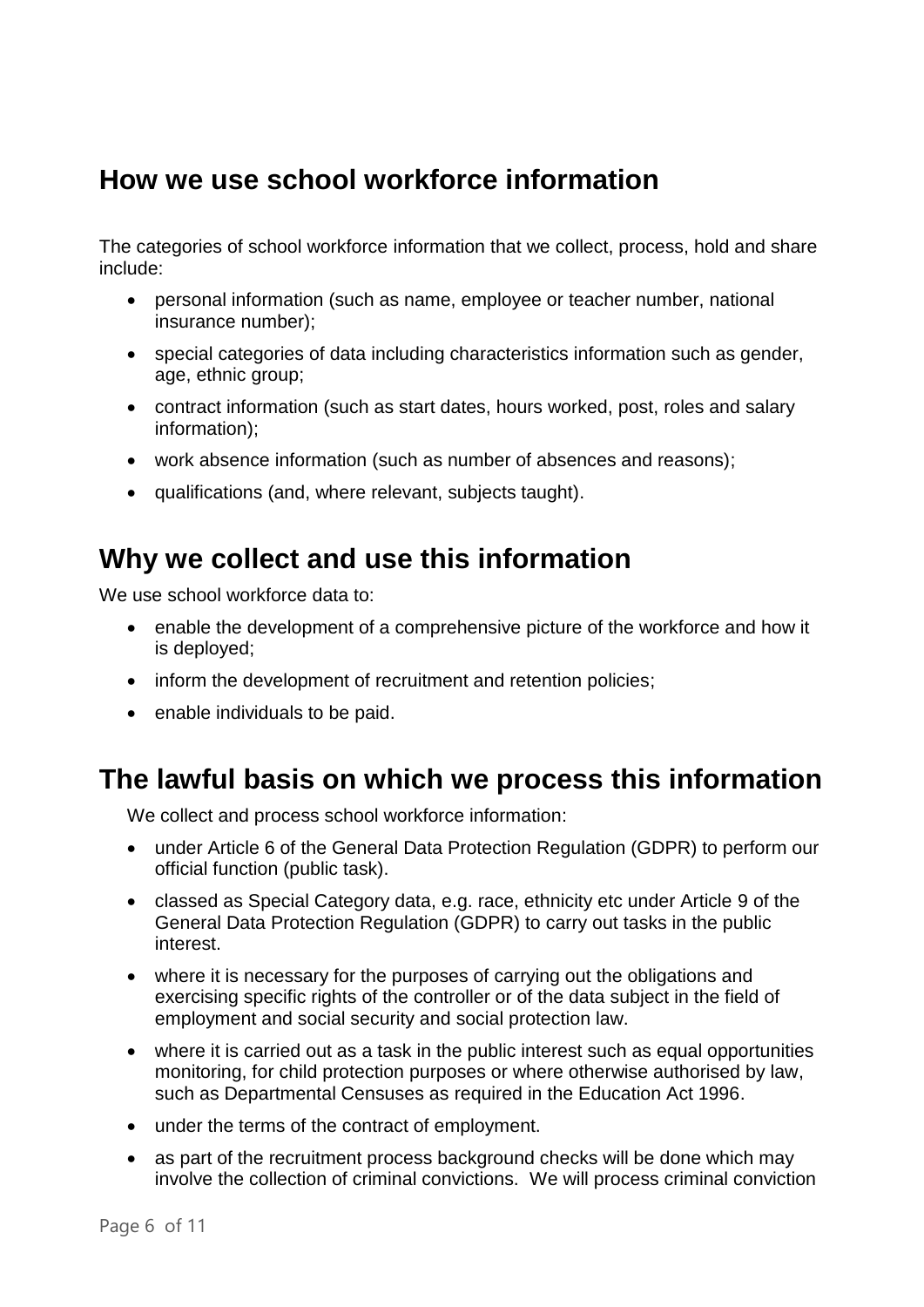data as it is reported during employment/recruitment to assess suitability of continued employment/recruitment.

where you have given us consent to do so.

# <span id="page-6-0"></span>**Collecting this information**

Whilst the majority of information you provide to us is mandatory, some of it is provided to us on a voluntary basis. In order to comply with data protection legislation, we will inform you whether you are required to provide certain school workforce information to us or if you have a choice in this.

# <span id="page-6-1"></span>**Storing this information**

We hold school workforce data as documented in our Retention Schedule, which can be requested by contacting the school office.

### <span id="page-6-2"></span>**Who we share this information with**

We routinely share this information with:

- our local authority;
- the Department for Education (DfE);
- Third-party service providers (where a contract exists) in order to fulfil contractual obligations (such as payroll) or where a service is being used in the operations of the school (such as parent communication applications).

# <span id="page-6-3"></span>**Why we share school workforce information.**

We do not share information about workforce members with anyone without consent unless the law and our policies allow us to do so.

#### **Local authority**

We are required to share information about our workforce members with our local authority (LA) under section 5 of the Education (Supply of Information about the School Workforce) (England) Regulations 2007 and amendments.

#### **Department for Education (DfE).**

We share personal data with the Department for Education (DfE) on a statutory basis. This data sharing underpins workforce policy monitoring, evaluation, and links to school funding / expenditure and the assessment educational attainment.

We are required to share information about our school employees with our local authority (LA) and the Department for Education (DfE) under section 5 of the Education (Supply of Information about the School Workforce) (England) Regulations 2007 and amendments.

Data collection requirements:

Page 7 of 11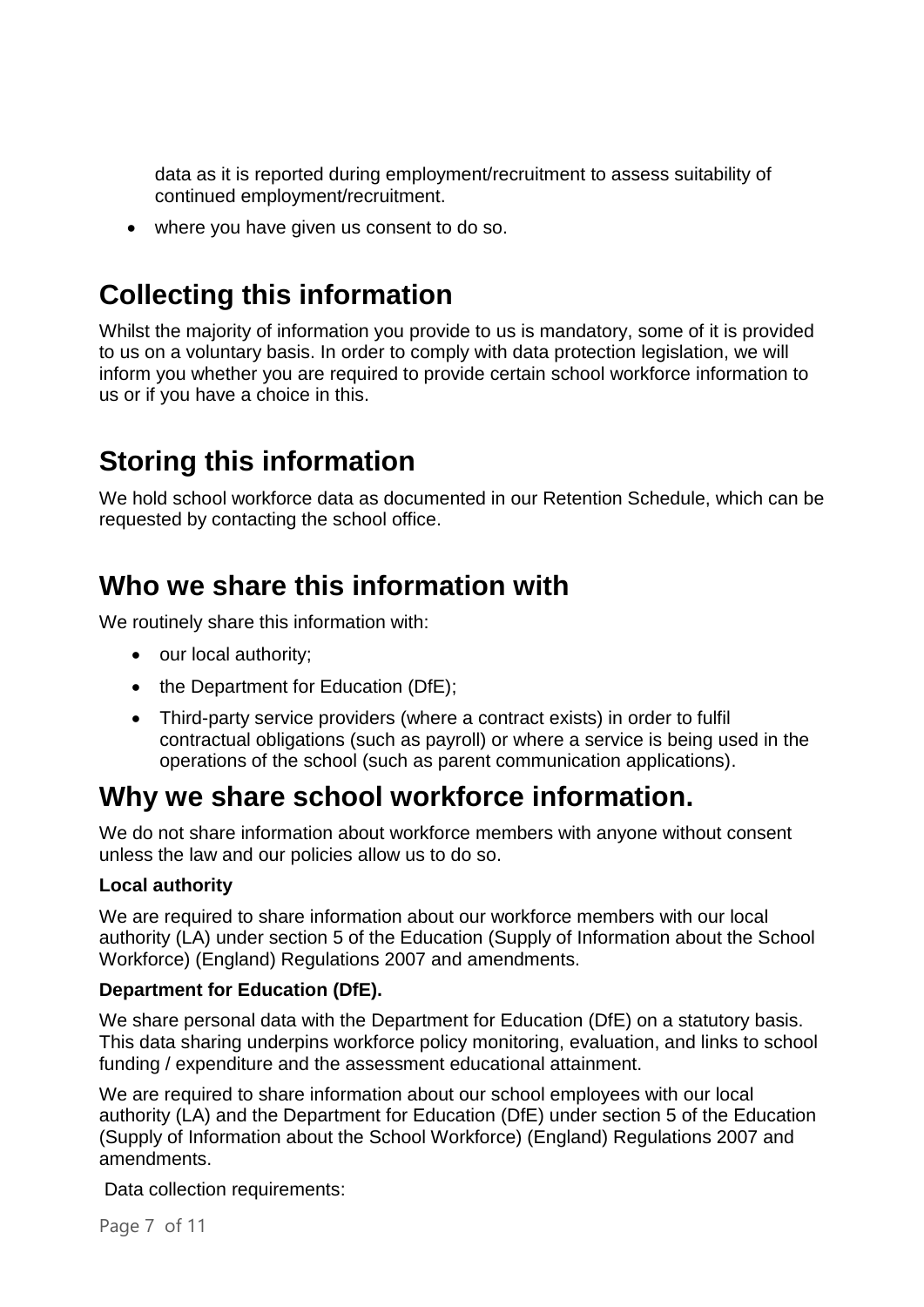The DfE collects and processes personal data relating to those employed by schools (including Multi Academy Trusts) and local authorities that work in state funded schools (including all maintained schools, all academies and free schools and all special schools including Pupil Referral Units and Alternative Provision). All state funded schools are required to make a census submission because it is a statutory return under sections 113 and 114 of the Education Act 2005.

To find out more about the data collection requirements placed on us by the Department for Education including the data that we share with them, go to [https://www.gov.uk/education/data-collection-and-censuses-for-schools.](https://www.gov.uk/education/data-collection-and-censuses-for-schools)

The department may share information about school employees with third parties who promote the education or well-being of children or the effective deployment of school staff in England by:

- conducting research or analysis;
- producing statistics;
- providing information, advice or quidance.

The department has robust processes in place to ensure that the confidentiality of personal data is maintained and there are stringent controls in place regarding access to it and its use. Decisions on whether DfE releases personal data to third parties are subject to a strict approval process and based on a detailed assessment of:

- who is requesting the data;
- $\bullet$  the purpose for which it is required;
- the level and sensitivity of data requested and;
- the arrangements in place to securely store and handle the data.

To be granted access to school workforce information, organisations must comply with its strict terms and conditions covering the confidentiality and handling of the data, security arrangements and retention and use of the data.

For more information about the department's data sharing process, please visit:

<https://www.gov.uk/data-protection-how-we-collect-and-share-research-data>

To contact the department:<https://www.gov.uk/contact-dfe>

#### <span id="page-7-0"></span>**Other information we collect and hold**

The categories of other information that we collect, hold and share include:

- Parents' and carers information (such as name, address, contact information, relationship to the child, involvement with volunteer groups or parents association);
- Visitor information (such as name, business, car registration, DBS certification, purpose of visit);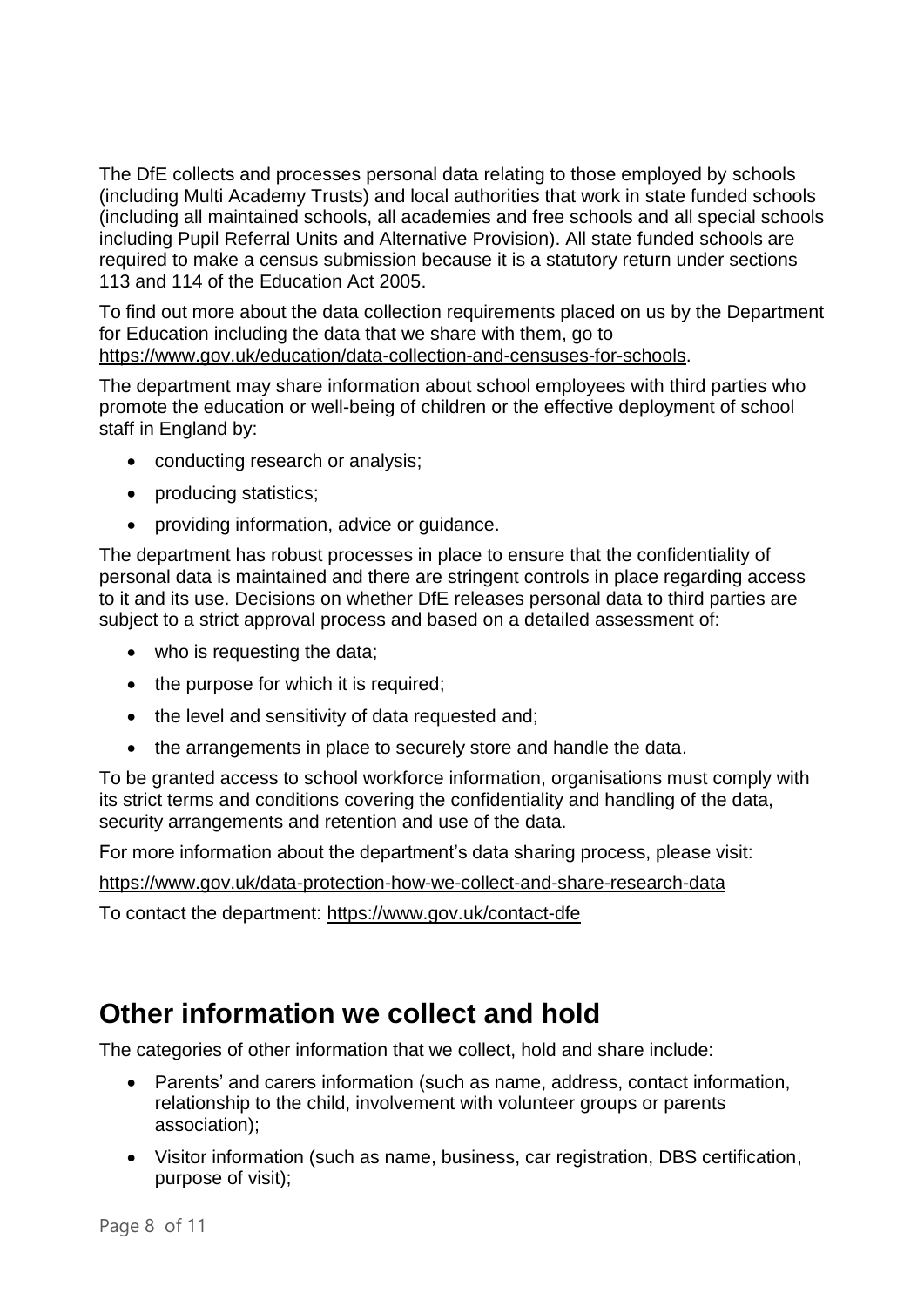- Governors' information (such as name, address, contact information, business interests, financial interests and governance roles in other schools);
- Volunteers' information (such as name, address, contact information, DBS certification).

#### <span id="page-8-0"></span>**Why we collect and use this information**

Parents information is collected so that:

- We can communicate with you about your child (in relation to things such as education and attainment, health and well-being, attendance and behaviour);
- Send you important information about the school;
- Provide you with access to tools and services we use in schools (such as parent payment systems, communication applications).

Visitor information is collected so that:

- We have a record of who is and has been in the building, for health, safety and operational purposes;
- We know whether a visitor can be unaccompanied in areas where children are present;
- We have a record of official visits (such as inspections or maintenance).

Governors' information is collected so that:

- We can communicate with Governors on school business;
- There is a public record of Governors and their business interests.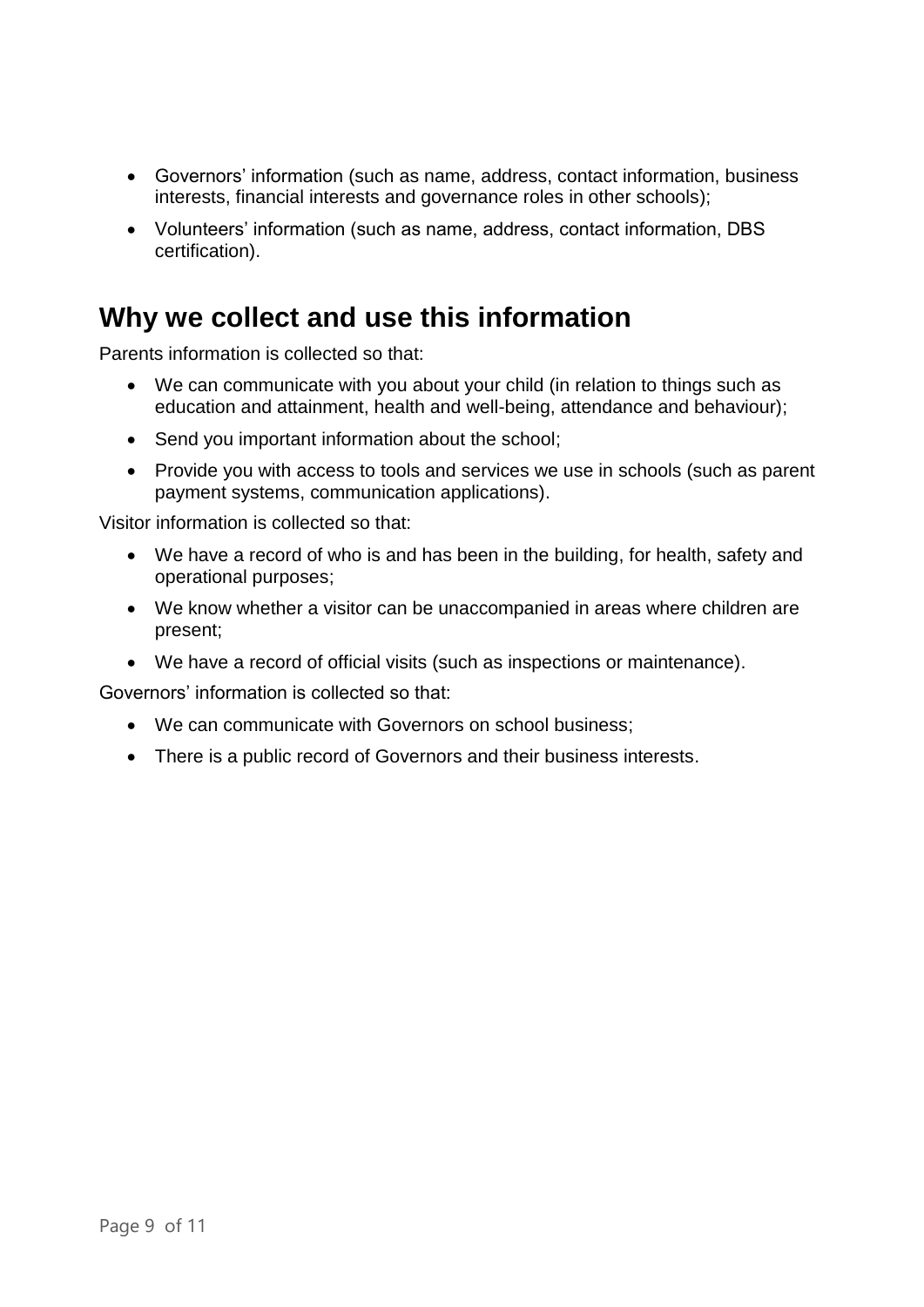### <span id="page-9-0"></span>**The lawful basis on which we use this information**

- Parental information is processed in the public interest where it is related to their child's education. We may have a legal obligation to process data in certain processing activities and in some circumstances we will rely on consent as the lawful basis;
- Visitor information is processed as a task in the public interest where it relates to school operations and under a legal obligation where it relates to health and safety;
- Governor information is processed as a task in the public interest.

# <span id="page-9-1"></span>**Collecting this information**

- **Parents:** whilst the majority of information you provide to us is mandatory, some of it is provided to us on a voluntary basis. In order to comply with data protection legislation, we will inform you whether you are required to provide certain information to us or if you have a choice in this;
- **Visitors:** As a visitor the information that you provide to us is voluntary. However, we may restrict access to the school if the information is not provided;
- **Governors:** whilst the majority of information you provide to us is mandatory, some of it is provided to us on a voluntary basis. In order to comply with data protection legislation, we will inform you whether you are required to provide certain information to us or if you have a choice in this.

### <span id="page-9-2"></span>**Storing this information**

We hold school workforce data as documented in our Retention Schedule, which can be requested by contacting the school office.

#### <span id="page-9-3"></span>**Who we share this information with**

We routinely share this information with:

- **Parents:** we will share your information with members of staff, other agencies and, where you have agreed, with third-party processors who provide services to the school;
- **Visitors:** your information will not be shared unless requested by an external agency in the course of a health and safety incident or in the investigation of a crime;
- **Governors:** we will publish the names, business interests, financial interests and governance roles of governors in other schools on the school website.